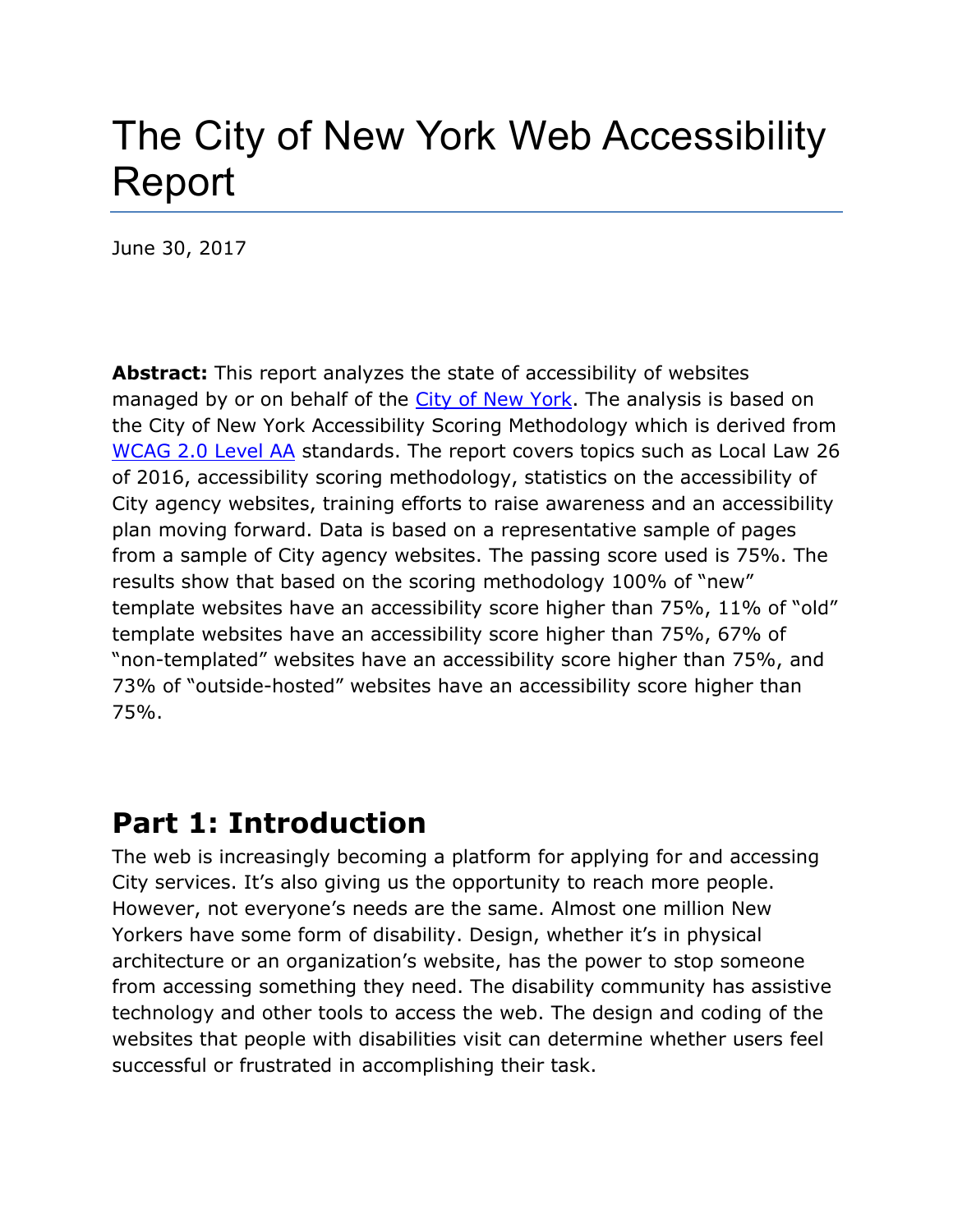Accessibility is the practice of designing or enhancing the physical, social, or virtual environment so that people of all abilities are able to perceive and interact with them independently. Since the disability community faces extra barriers, it is the City's responsibility to help all New Yorkers access City services available through the web. The Americans with Disabilities Act (ADA) already requires government entities to make their services and websites accessible. And as of March 14, 2016, accessibility requirements were codified in [Local Law 26,](http://www.nyc.gov/html/mopd/downloads/pdf/local_law_26.pdf) which requires New York City to adopt a protocol for City websites relating to website accessibility for persons with disabilities.

## **Defining Disability**

The [Americans with Disabilities Act](https://adata.org/learn-about-ada) (ADA) was signed by George H. Bush on July 26th, 1990. The ADA defines [disability](https://adata.org/faq/what-definition-disability-under-ada) as a physical or mental impairment that substantially limits one or more major life activities including, but not limited to: caring for oneself; performing manual tasks; seeing; hearing; eating; sleeping; walking; standing; lifting; bending; speaking; breathing; learning; reading; concentrating; thinking; communicating; and working.

For the purposes of web accessibility, this report will focus on disabilities that affect the eyes, ears, hands, and brain. Some examples are blindness, deafness, learning disabilities, cognitive disabilities, motor-function disabilities, neurological disabilities, or a combination of the above.

## **What is Assistive Technology?**

[Assistive Technology](https://www.atia.org/at-resources/what-is-at/#what-is-assistive-technology) (AT) is any piece of equipment, product, or system that is used to maintain or improve the functional capacities of people with disabilities. Common examples include wheelchairs, hearing aids, crutches or even glasses and contact lenses. The following are examples of assistive technologies that are used by people with disabilities to interact with websites.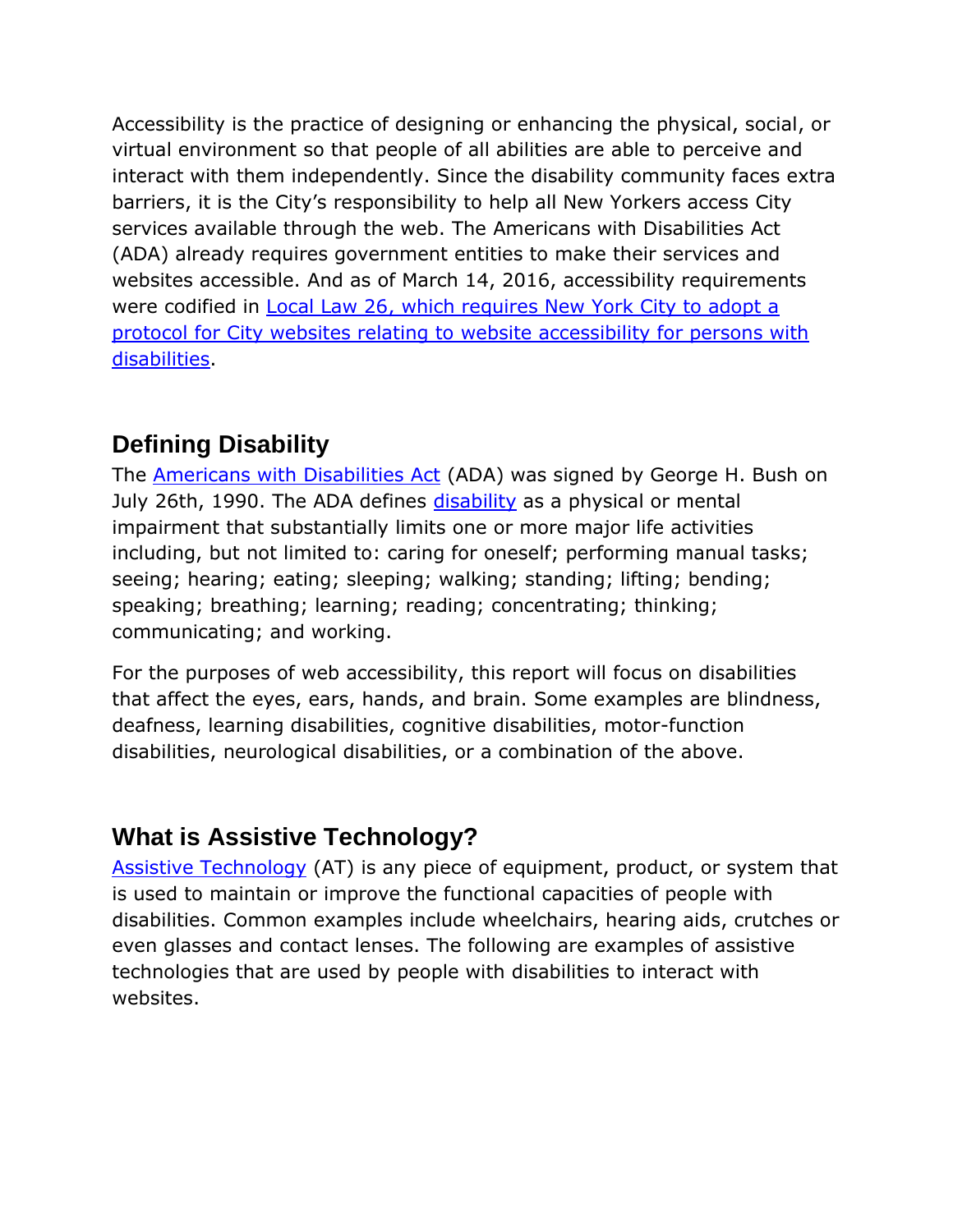#### **Screen Readers**

For members of the blind and low vision community, there are a few ways to access computers and websites. A [screen reader](http://www.afb.org/prodBrowseCatResults.aspx?CatID=49) is software that uses synthesized speech to read the screen's contents out loud. The user interacts and navigates through the content by using touch gestures or keyboard commands.

### **Screen Magnifiers**

People with low vision use [screen magnifiers](http://www.afb.org/prodBrowseCatResults.aspx?CatID=39) to enlarge the contents of the screen. Screen magnifiers can also change background and font colors for better contrast.

### **Hands-Free Technologies**

For those with motor-function disabilities, there are ways to control computers and smart devices through the use of voice commands, head wands, mouth sticks, switch controls, and alternative keyboards.

[Read more about assistive technology for motor-function disabilities.](http://www.gmc-uk.org/accessibility/assistive_technologies/physical_impairments.asp)

## **Part 2: Local Law 26**

Signed on March 14, 2016, [Local Law 26](http://www.nyc.gov/html/mopd/downloads/pdf/local_law_26.pdf) adds a new section 23-802 to the Administrative Code concerning the adoption of a protocol relating to the accessibility of websites managed by and on behalf of the City of New York. It requires:

- The Mayor must appoint a designee to enact this law.
- The City of New York must adopt either the Web Content Accessibility [Guidelines](http://www.w3.org/TR/WCAG/) (WCAG) 2.0 AA standard or [Section 508](https://www.section508.gov/content/learn/laws-and-policies) federal standards codified at 36 CFR 1194.22.
- A report on the compliance of all websites managed by or on behalf of the City of New York that must be submitted no later than July 1, 2017.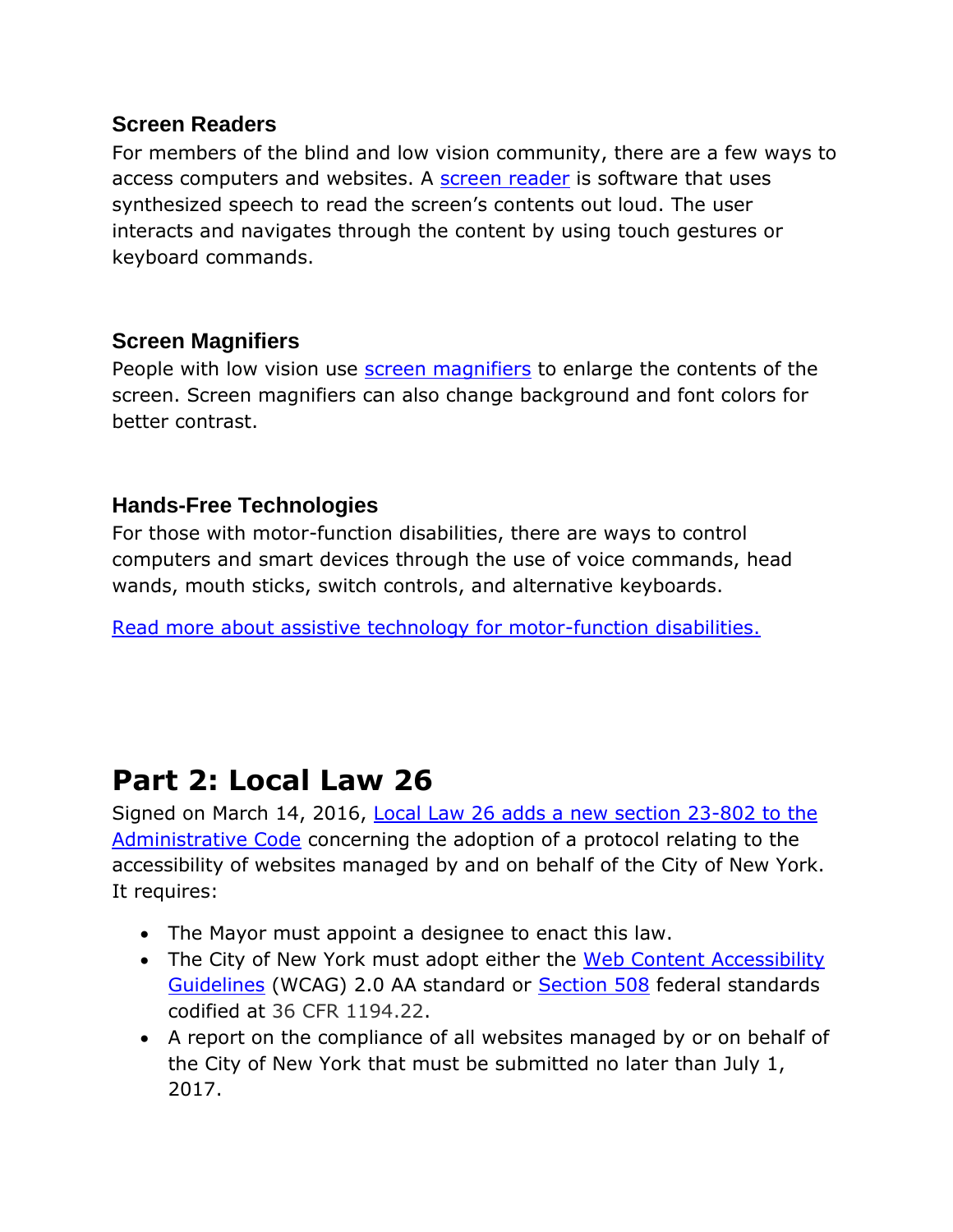A subsequent report must be submitted every two years thereafter.

The law also states that compliance does not require an agency to take any action that would result in a fundamental alteration in the nature of a service, program, or activity or in undue financial and administrative burdens.

### **Designee**

The Mayor's designee is the Digital Accessibility Coordinator, who is a [Department of Information Technology and Telecommunication](http://www.nyc.gov/doitt) (DoITT) employee. DoITT partners with the [Mayor's Office for People with Disabilities](http://www.nyc.gov/mopd) (MOPD) in this effort with assistance from the Mayor's Office of Technology and [Innovation](http://www1.nyc.gov/site/forward/index.page) (MOTI) and [Mayor's Office of Operations](http://www1.nyc.gov/site/operations/index.page) (OPS). Other City agencies have contributed as needed.

### **Standards**

The City of New York has chosen to adopt the [WCAG 2.0 level AA](http://www.w3.org/TR/WCAG/) standard. The federal government has adopted this standard, as well as other governmental entities worldwide. The guidelines were created by the [World](http://www.w3.org/)  [Wide Web Consortium](http://www.w3.org/) (W3C).

The Web Content Accessibility Guidelines 2.0 are based on four [principles](http://www.w3.org/TR/UNDERSTANDING-WCAG20/intro.html) of accessibility. These principles dictate the criteria a website must have in order to be accessible. Content must be:

- 1. Perceivable
- 2. Operable
- 3. Understandable
- 4. Robust

For purposes of this study, the criteria behind the principles laid out in WCAG 2.0 are used as a [checklist](http://www.w3.org/TR/2008/REC-WCAG20-20081211/#contents) that pertains to each of the four principles. The checklist items have numbers associated with them.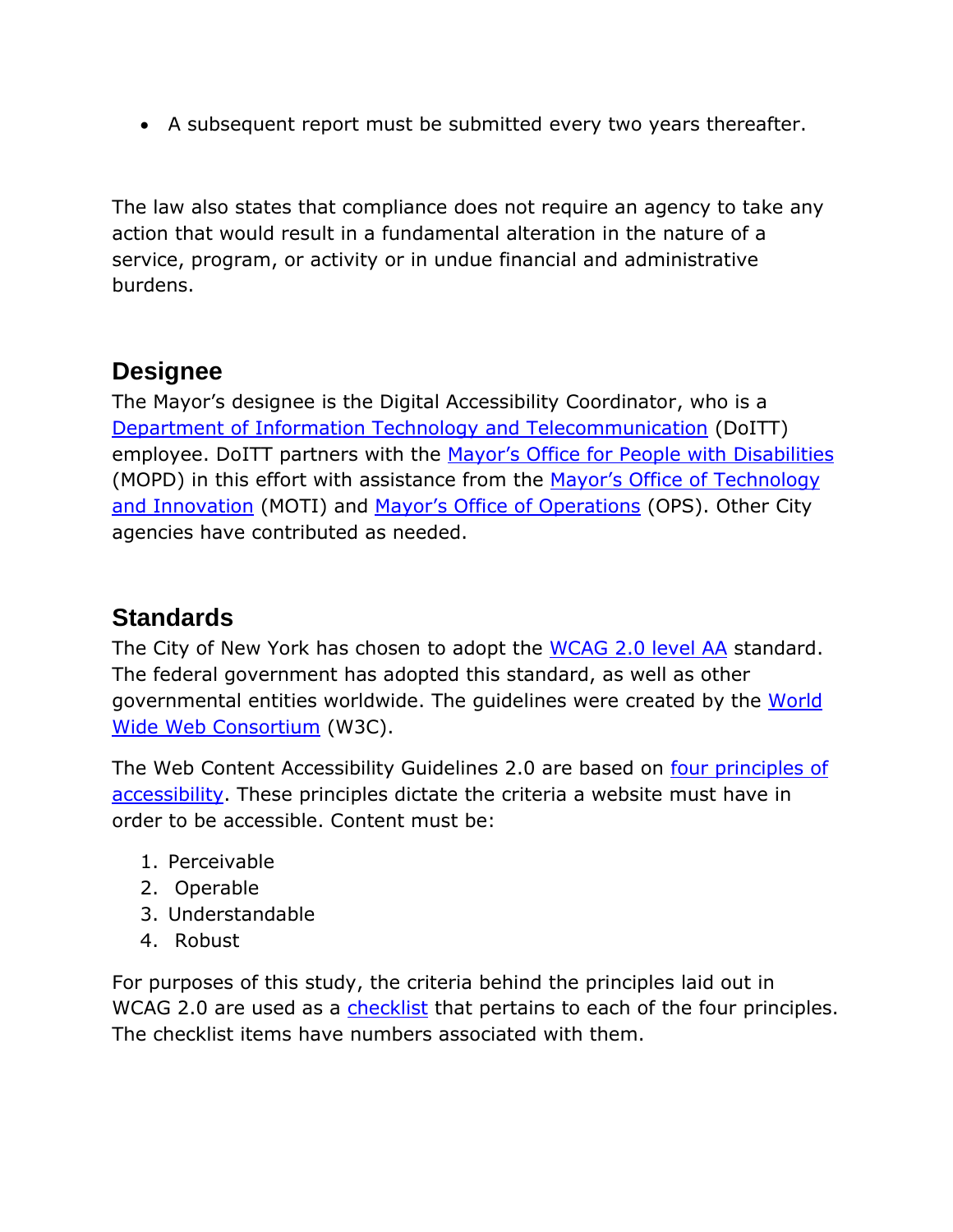#### **Perceivable**

Website users must be able to perceive all of the information that is being presented regardless of their ability to see or hear. This principle pertains to checklist items that start with the number 1. For example, 1.1, 1.2.1, 1.2.3, etc. Checklist items include "[1.1 text alternatives,](http://www.w3.org/TR/UNDERSTANDING-WCAG20/text-equiv-all.html)" "[1.3.1 info and](http://www.w3.org/TR/UNDERSTANDING-WCAG20/content-structure-separation-programmatic.html)  [relationships](http://www.w3.org/TR/UNDERSTANDING-WCAG20/content-structure-separation-programmatic.html)," and "[1.3.2 meaningful sequence.](http://www.w3.org/TR/UNDERSTANDING-WCAG20/content-structure-separation-sequence.html)"

### **Operable**

User interface components and navigation must be operable. The interface should not require interaction that a user cannot perform. This principle pertains to checklist items that start with the number 2. For example, 2.1.1, 2.1.2, etc. Checklist items include "[2.1.1 Keyboard,](http://www.w3.org/TR/UNDERSTANDING-WCAG20/keyboard-operation-keyboard-operable.html)" "[2.1.2 no keyboard](http://www.w3.org/TR/UNDERSTANDING-WCAG20/keyboard-operation-trapping.html)  [traps](http://www.w3.org/TR/UNDERSTANDING-WCAG20/keyboard-operation-trapping.html)," and "2.2.1 [timing adjustable.](http://www.w3.org/TR/UNDERSTANDING-WCAG20/time-limits-required-behaviors.html)"

### **Understandable**

The content and interface must be understandable. Users must be able to understand the information as well as the operation of the user interface. The content or operation cannot be beyond their understanding. This principle pertains to checklist items that start with the number 3. For example, 3.1.1, 3.1.2, etc. Checklist items include  $\sqrt{3.1.1}$  language of page" and "[3.1.2 language of parts.](http://www.w3.org/TR/UNDERSTANDING-WCAG20/meaning-other-lang-id.html)"

### **Robust**

As technologies and user agents evolve, the content should remain accessible. This principle pertains to checklist items that start with the number 4. For example, [4.1.1](http://www.w3.org/TR/UNDERSTANDING-WCAG20/ensure-compat-parses.html) and 4.1.2. Checklist items include "4.1.1" [parsing](http://www.w3.org/TR/UNDERSTANDING-WCAG20/ensure-compat-parses.html)" and "[4.1.2 name, role, value.](http://www.w3.org/TR/UNDERSTANDING-WCAG20/ensure-compat-rsv.html)"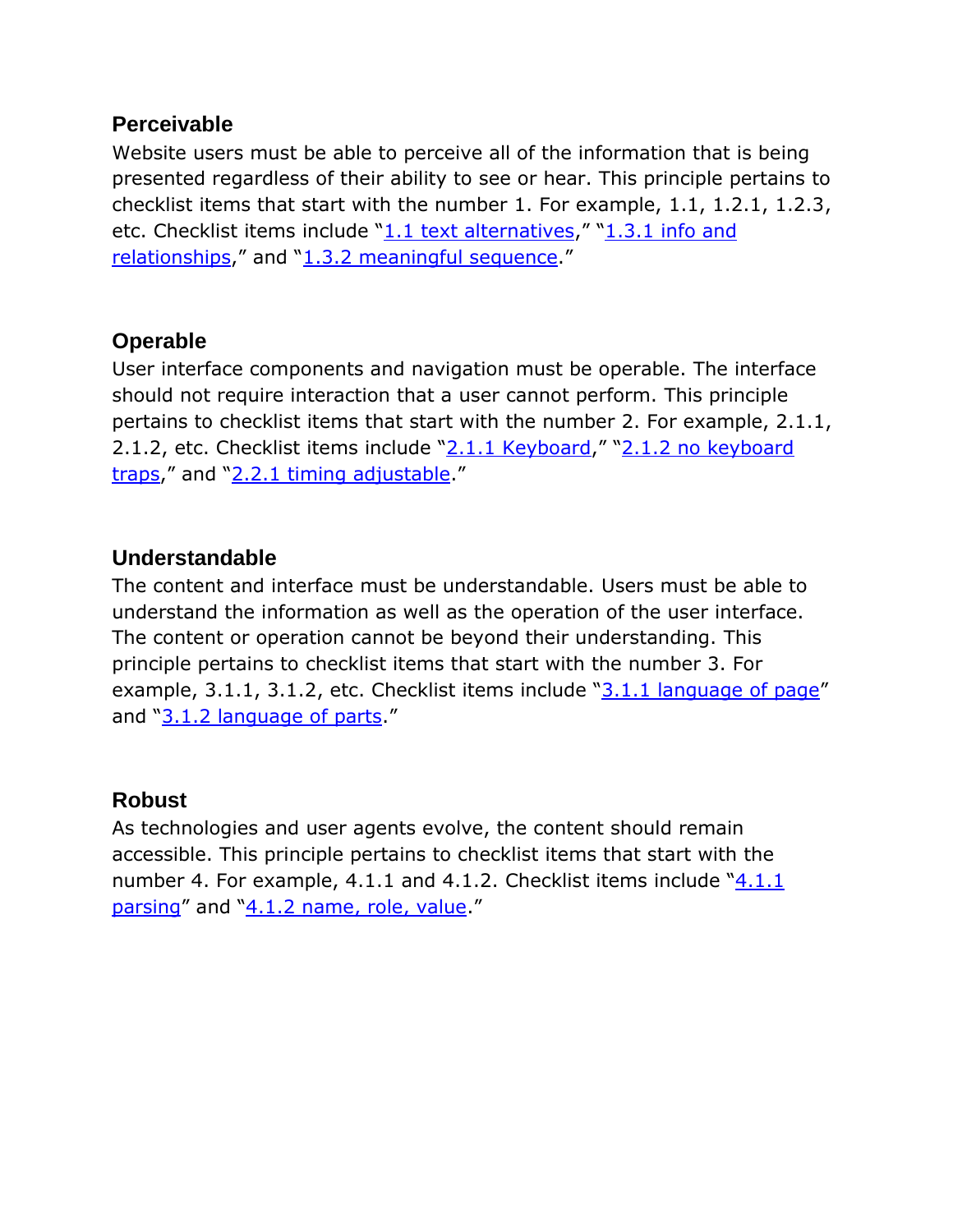## **Part 3: Testing Methods**

To measure compliance with WCAG 2.0 guidelines, testing was performed on various City of New York agency websites. Testing involves measuring whether or not the elements and content that make up a webpage are reflecting success criterion from the [WCAG 2.0 checklist.](http://www.w3.org/TR/2008/REC-WCAG20-20081211/#contents) Success Criterion are the specific components that a webpage must adhere to succeed for each of the criteria mentioned above. Websites were tested on some of the following:

- Color contrast: text, background, links, and other significant areas must meet the required color contrast ratio.
- Text resizing: users should be able to magnify the webpage up to two times.
- Alt-text: text descriptions should be included for images, logos, and pictures. This text is not visible on screen. It is embedded for screen reading technologies to interpret for users.
- Keyboard access: all links, buttons, and other interactive controls should be navigable by pressing the tab key only.
- Heading structures: the headings and sub-headings that make up a page should be properly formatted to work with assistive technologies.
- Forms: all input fields should have text labels and validation errors should be easy to perceive and correct.
- Content that plays automatically: content that is longer than three seconds and can be played automatically should be easily disabled.
- Captions: captions should be provided for video or audio content.
- Audio description: videos should have an audio track that verbally describes what is happening visually.
- Video controls: all embedded videos should have accessible controls with text labels and should not disappear once the video starts playing.

Manual and automated testing methods were used. A combination of the following two methods was used to measure compliance:

 Automated testing: an automated tool is usually a web browser add-on that generates a report when the user submits a webpage address.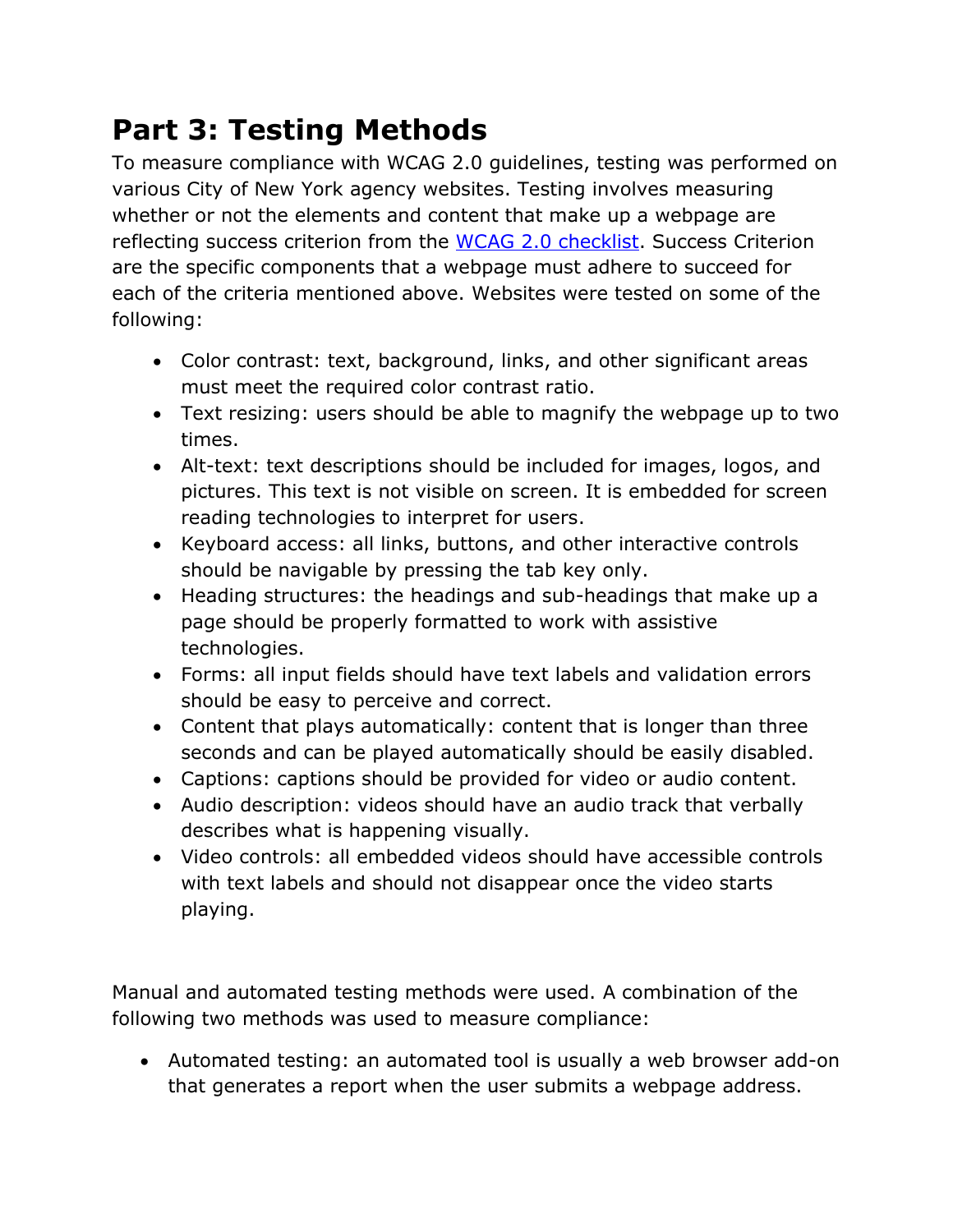Such a report would contain a list of errors. For example, a page might have three images that are missing alt-text.

 Manual testing: manual testing entails a person visiting the website using assistive technology and manually testing it by going through the contents to find accessibility barriers. For example, a user might report that a page has a rotating hero that distracts or confuses users with various disabilities.

## **Automated Testing Tools**

A number of automated tools were considered for the purposes of testing websites' accessibility. The tools include [aXe,](https://www.deque.com/products/axe/) [tota11y](http://khan.github.io/tota11y/) and [WAVE.](http://wave.webaim.org/) WAVE was found to be the most useful to test for color contrast, missing document language, and duplicate labels. The [W3C Markup validation Service](https://validator.w3.org/) was used to test for checklist items "[4.1.1 parsing](http://www.w3.org/TR/UNDERSTANDING-WCAG20/ensure-compat-parses.html)" and "[4.1.2 name, role, value](http://www.w3.org/TR/UNDERSTANDING-WCAG20/ensure-compat-rsv.html)."

### **Manual Testing Tools**

Manual testing included using a combination of assistive technologies, web browsers, and operating systems.

Windows 7 version 6.1.7601 was used for testing. For this operating system, the following assistive technologies were used:

- JAWS version 17
- NVDA version 2016.1

For Windows, the browsers tested include the following:

- Internet Explorer version 11.0.9
- Google Chrome version 58.0.302
- Mozilla Firefox version 53.0.232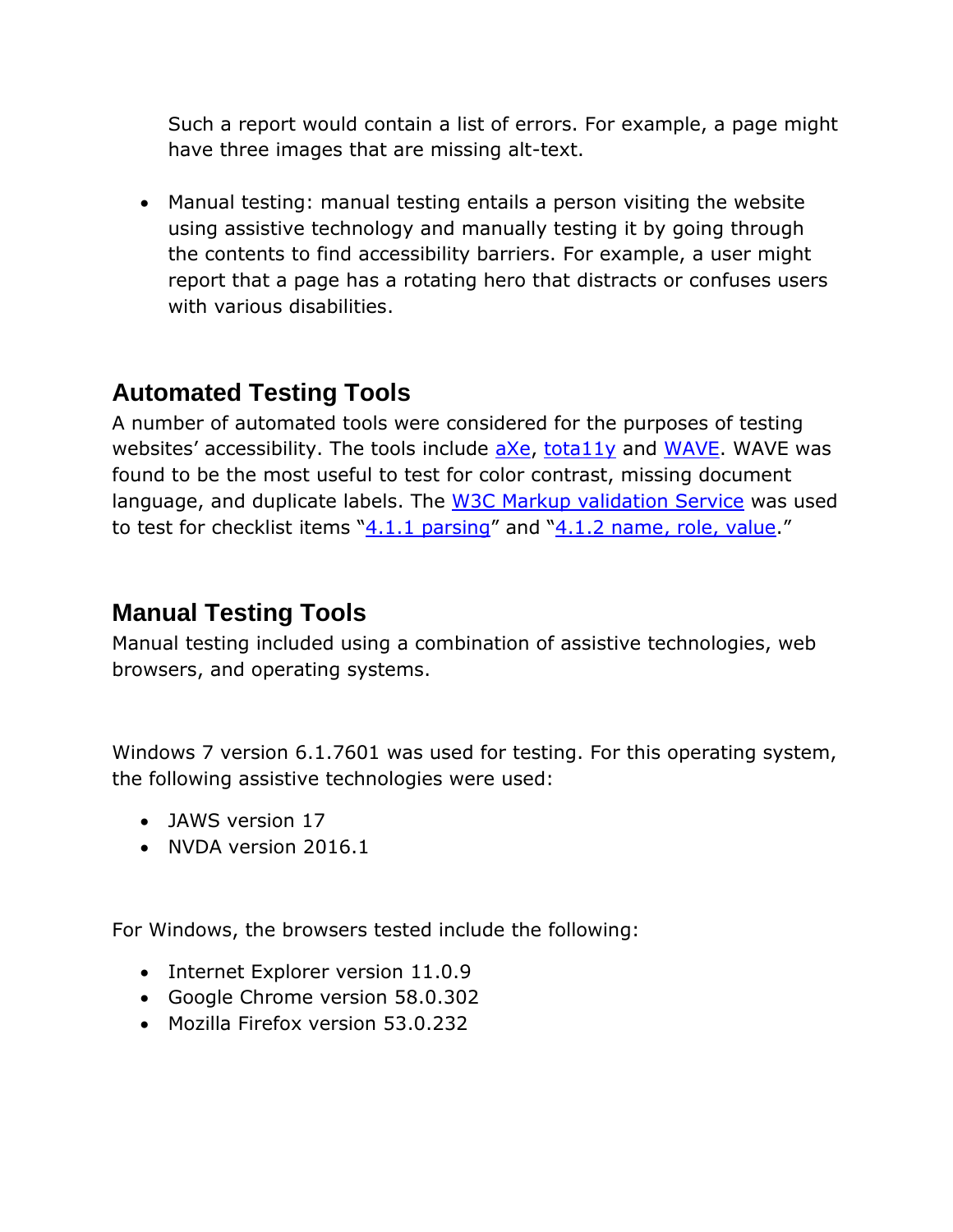Mac OS 10.12.3 was used for testing. For this operating system, the following browsers were used in conjunction with the built-in screen reader called Voiceover:

- Safari version 10.0.3
- Google Chrome version 58.0.3029
- Mozilla Firefox version 53.0.

## **City of New York Web Accessibility Scoring Methodology**

The following methodology was created to measure accessibility based on the [WCAG 2.0 level AA](http://www.w3.org/TR/UNDERSTANDING-WCAG20/intro.html) standards that the City of New York has chosen to adopt. In Appendix 1, each checklist item is measured and given a score between 0 and 1. For example, " $1.1$  text alternatives" pertains to the number of images that appear on a page. To measure, all images on a page were counted, then the number of instances of alt-text for each image was counted. An average was calculated from those figures. For example, if there were three images and three alt-texts, then the score would be 1. If there were six images and only three alt-texts, the score would be .5.

Some checklist items were given a 0 or 1 score instead of an average. For example, checklist item "[2.1.2 no keyboard traps](http://www.w3.org/TR/UNDERSTANDING-WCAG20/keyboard-operation-trapping.html)" was not useful to count. It either exists on the page or not. Therefore, scores given were either 0 or 1.

In other cases, scores were rounded to the nearest quarter because of ambiguity. For example, the checklist item  $"1.3.1$  info and relationships" pertains to proper syntax and heading structures. Since a heading structure that is not proper can still be useful, scores such as 0, .25, .5, .75 and 1 are given to pages regarding this criteria.

Some checklist items are not applicable for all pages. For example, checklist item "[1.2.1 audio only and video only pre-recorded media](http://www.w3.org/TR/UNDERSTANDING-WCAG20/media-equiv-av-only-alt.html)" is not applicable if the page does not have media such as a video or podcast. When a checklist item was not applicable, it was not counted towards the average checklist score for the page.

Finally, all applicable checklist items for each page tested were averaged to calculate a City of New York Accessibility Score for that page. That score is then turned into a percentage. The passing score used is 75%. For more detailed info, please refer to Appendix 1 under the "Info" tab.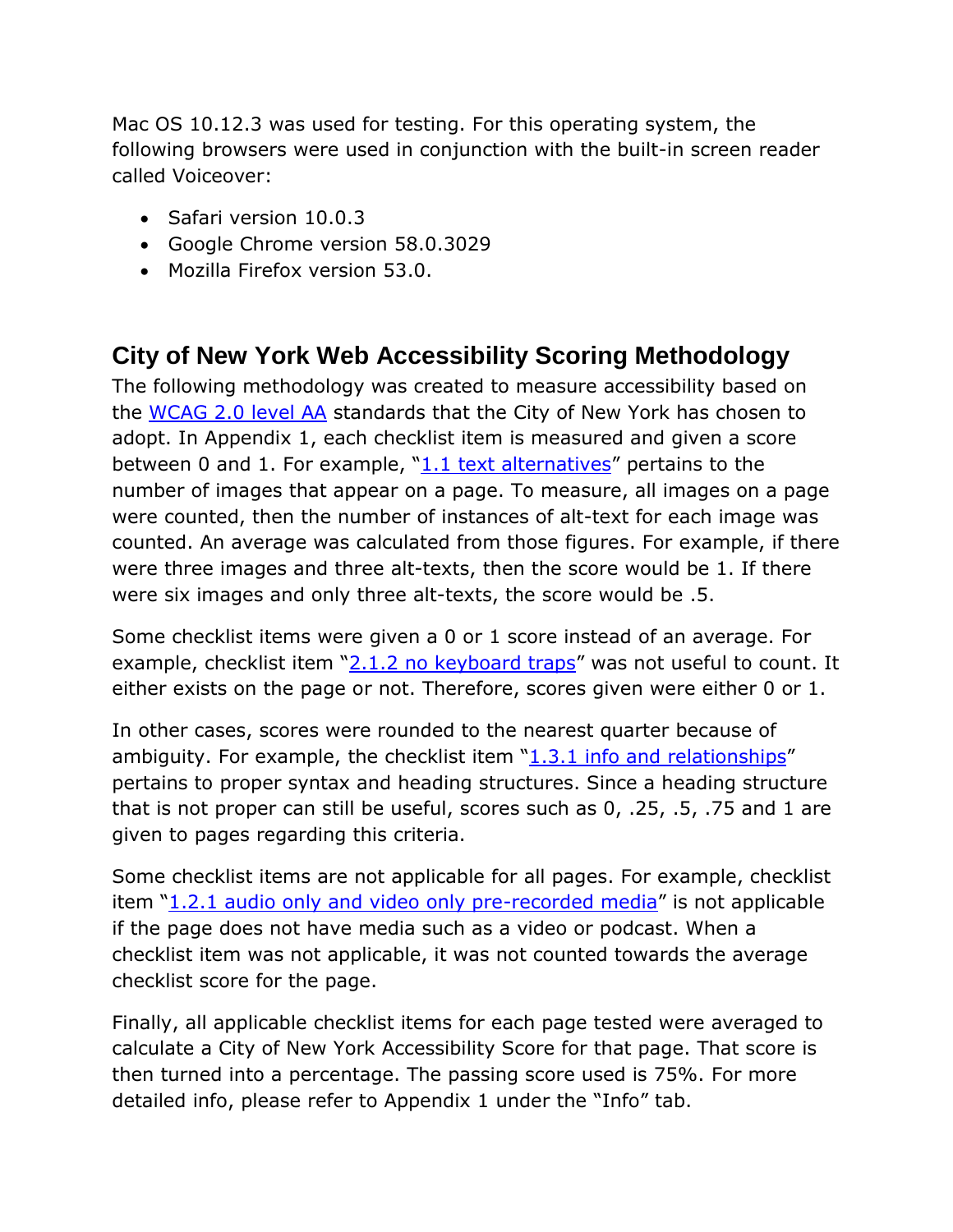## **Part 4: City of New York Websites**

A citywide outreach effort was made to compile a list of websites owned by the City of New York. The following website and page counts are based on that effort.

The City of New York owns and manages websites that are both publicfacing and for City employee use. Internal websites include, for example, training modules and directories. Public-facing websites were the main focus of this report because they are used by a wider audience.

There are two types of public-facing websites. The first are websites that reside on the NYC.gov server. For the purposes of this report, these websites will be referred to as NYC.gov server-hosted websites. Within this type, there are two templates used to create websites for City agencies: the "old" and "new" templates. There are also some websites on NYC.gov that are "non-templated," which means that they were built with static HTML. The second type of websites are ones hosted outside of the NYC.gov server. For the purposes of this report, they will be referred to as outside-hosted websites.

### **NYC.gov Server-Hosted Websites**

The following are types of public-facing websites that reside on the NYC.gov server.

### **Old Template Websites**

There are 72 websites on the NYC.gov server that use the "old" template. This template offers fewer accessibility features than the "new" template. For a list of websites that use the "old" template, please refer to Appendix 2 under the tab "Old-Template Sites."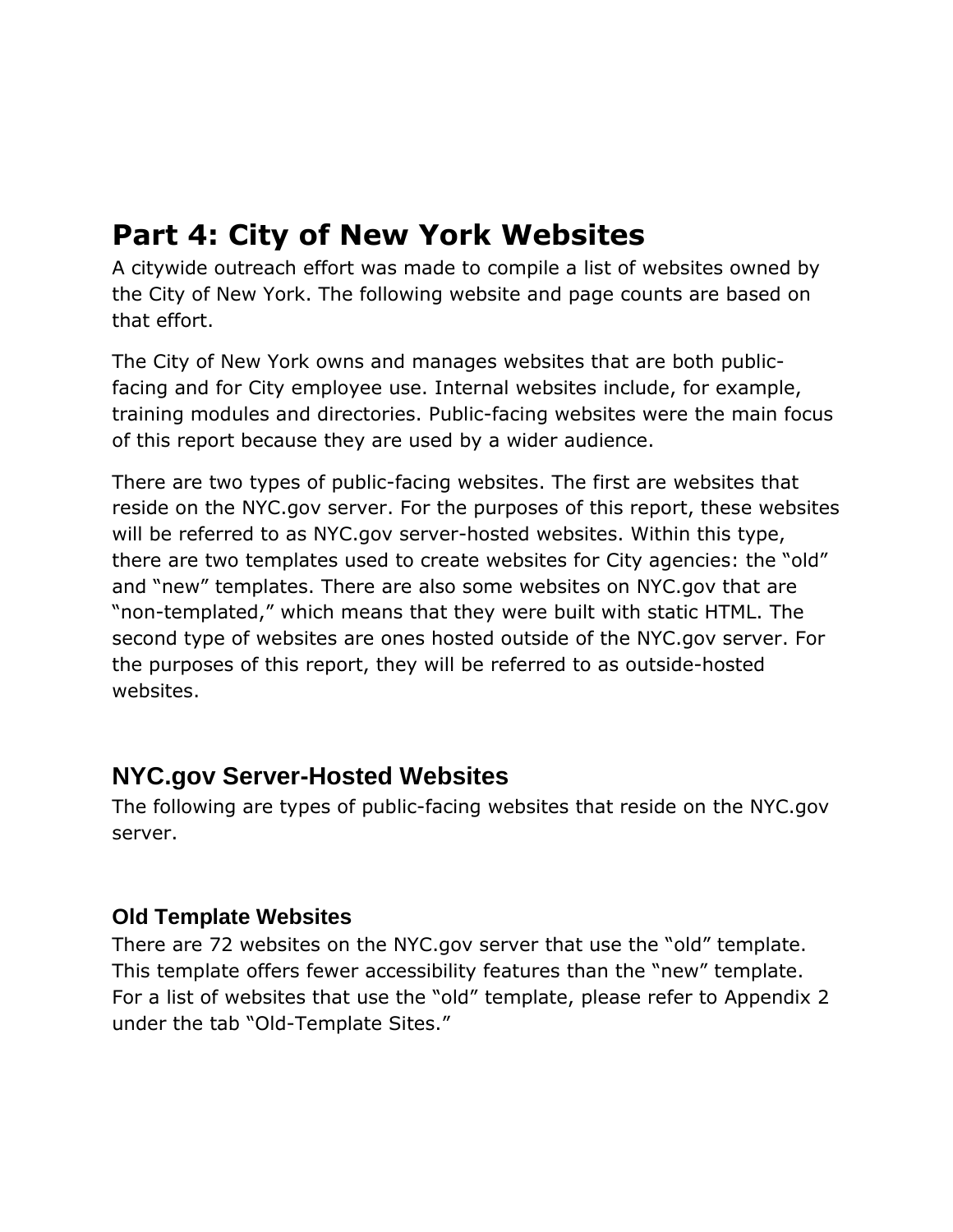#### **New Template Websites**

There are 128 websites on the NYC.gov server that use the "new" template. This template is formatted in such a way that is more accessible than the "old" template. For a list of websites that use the "new" template, please refer to Appendix 2 under the tab "New-Template Sites."

### **"Non-Templated" Websites**

There are nine websites on the NYC.gov server that are not templated, and are built with static HTML. For a list of websites that are not templated, please refer to Appendix 2 under the tab "Non-Templated Sites."

### **Differences Between the "Old" and "New" Templates**

There are many differences between the templates that make the "new" template more accessible than the "old" template. From a foundational perspective, the "new" template uses HTML 5 while the "old" template uses HTML 4. It is considered an accessibility best practice to use HTML 5.

Furthermore, the "new" template allows for better implementation of the following features:

- Heading structures
- Alt-text for images
- Labels for form fields
- Accessible error reporting for forms
- Keyboard access
- Color contrast
- Accessible Captchas
- Larger base font (16 pixels)
- Rotating hero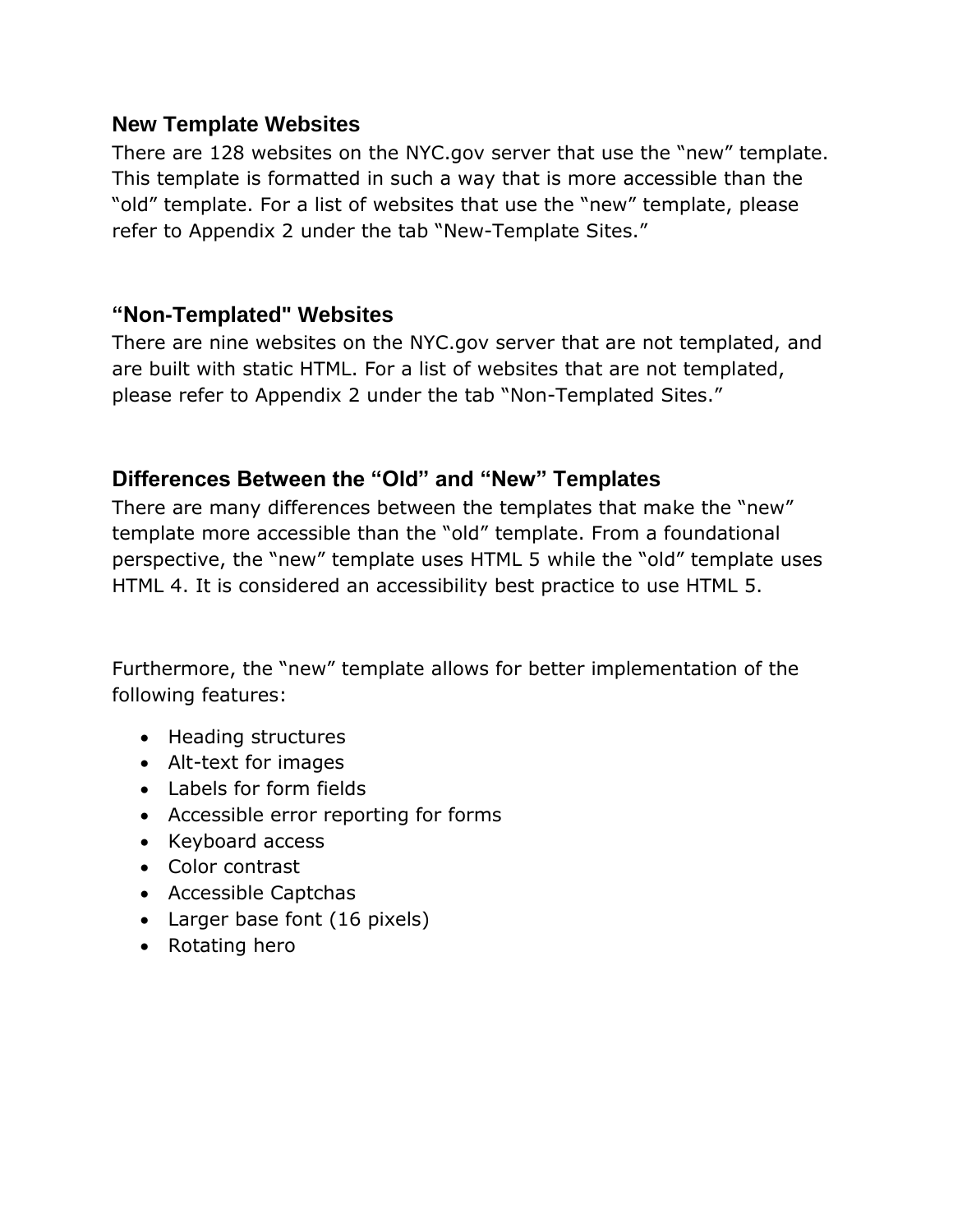### **Outside-Hosted Websites**

There are 72 websites hosted outside of the NYC.gov server, which may still be hosted by the City. An example is [the New York City Council website.](http://www.council.nyc.gov/) For a list, please refer to Appendix 2 under the tab "Outside-Hosted Sites."

## **Scope/Pages Tested**

For both NYC.gov server-hosted and outside-hosted sites, representative samples were used for testing purposes. The samples included the following:

- Select homepages;
- Select "About" pages;
- Select "Contact" pages;
- Select "E-mail the Commissioner" pages; and
- Select accessibility or disability services pages.

On the NYC.gov server-hosted websites there are 30,000+ pages associated with 200 websites and a total of 58 pages were tested. For the nine "nontemplated" websites, a total of 18 pages were tested. For the 72 outsidehosted websites, a total of 15 pages were tested. This makes for a total of 91 pages tested.

### **Reasoning**

The reasons a sample of the three types of pages were chosen is as follows:

- The homepages tend to be unique from the rest of the pages on each website.
- The "About" pages are consistently included on websites and tend to have similar layouts to those of other pages.
- The "Contact" pages usually have forms that need to be manually tested. If the "Contact" page is accessible, visitors will be able to establish contact with a City agency to get answers they may not be able to find by navigating the website.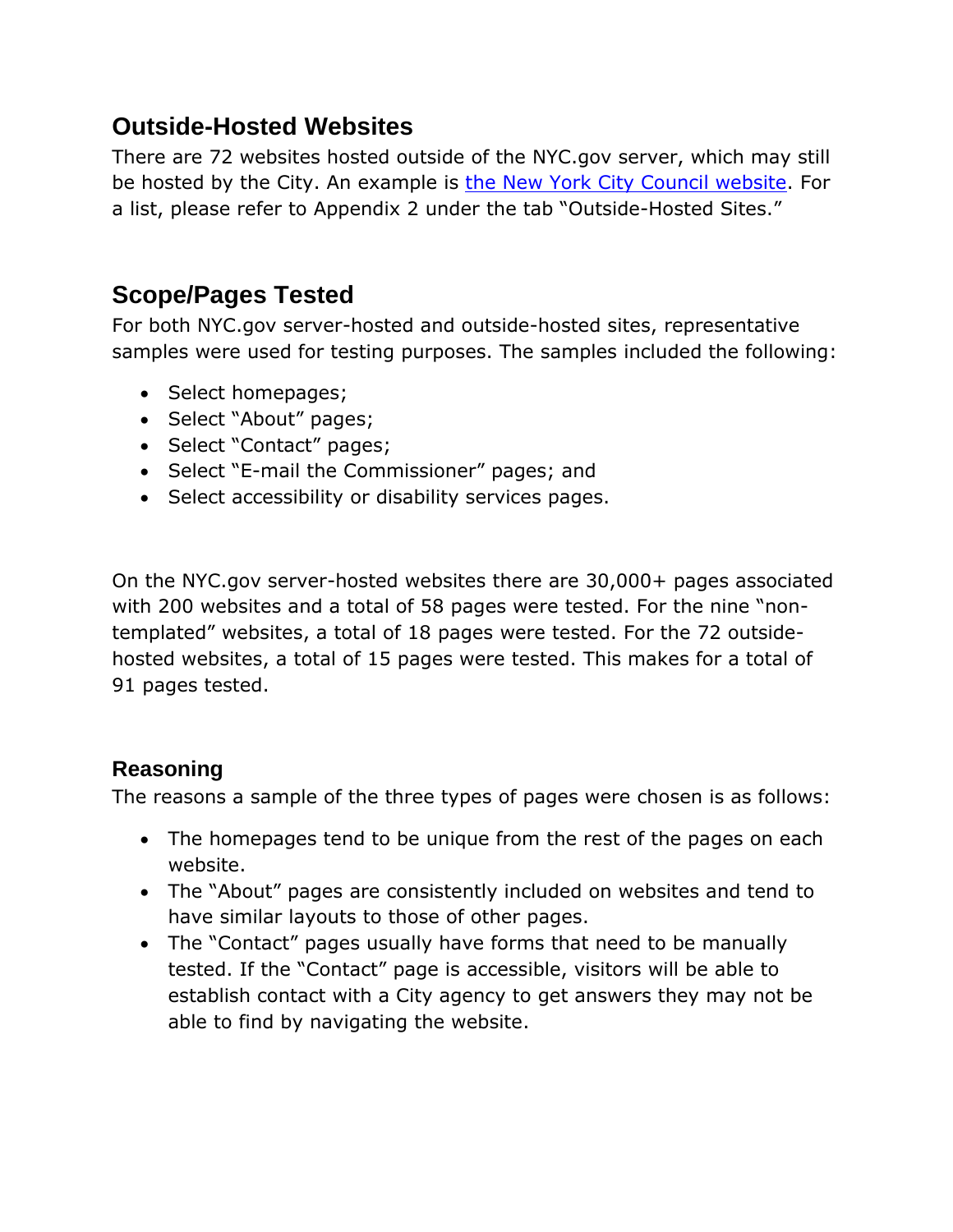## **Part 5: City of New York Websites Accessibility Summary**

The following table is a summary of testing results. Percentages are referring to an accessibility score that was calculated based on City of New York Web Accessibility Scoring Methodology. For more detailed info, please refer to Appendix 1.

| Website Type                                | <b>Scores</b><br>Under 75% | <b>Scores</b><br>Above<br>75% | <b>Scores</b><br>Above<br>80% | <b>Scores</b><br>Above<br>90% | Average |
|---------------------------------------------|----------------------------|-------------------------------|-------------------------------|-------------------------------|---------|
| NYC.gov Server-<br>Hosted "Old"<br>Template | 16                         | 2                             |                               | $\overline{0}$                | 67%     |
| NYC.gov Server-<br>Hosted "New"<br>Template | $\Omega$                   | 40                            | 39                            | 20                            | 88%     |
| Non-Templated                               | 6                          | 12                            | 9                             | 3                             | 79%     |
| Outside-Hosted                              | $\overline{4}$             | 11                            | 8                             |                               | 81%     |
| Total                                       | 26                         | 65                            | 57                            | 24                            | 79%     |

## **Part 6: Accessibility Plan**

The following plan sets forth the accessibility goals that DoITT and MOPD have set in order to improve City of New York websites.

## **NYC.gov Server-Hosted Websites**

### **Non-templated Websites**

NYC.gov server-hosted "non-templated" websites will be addressed in the following ways: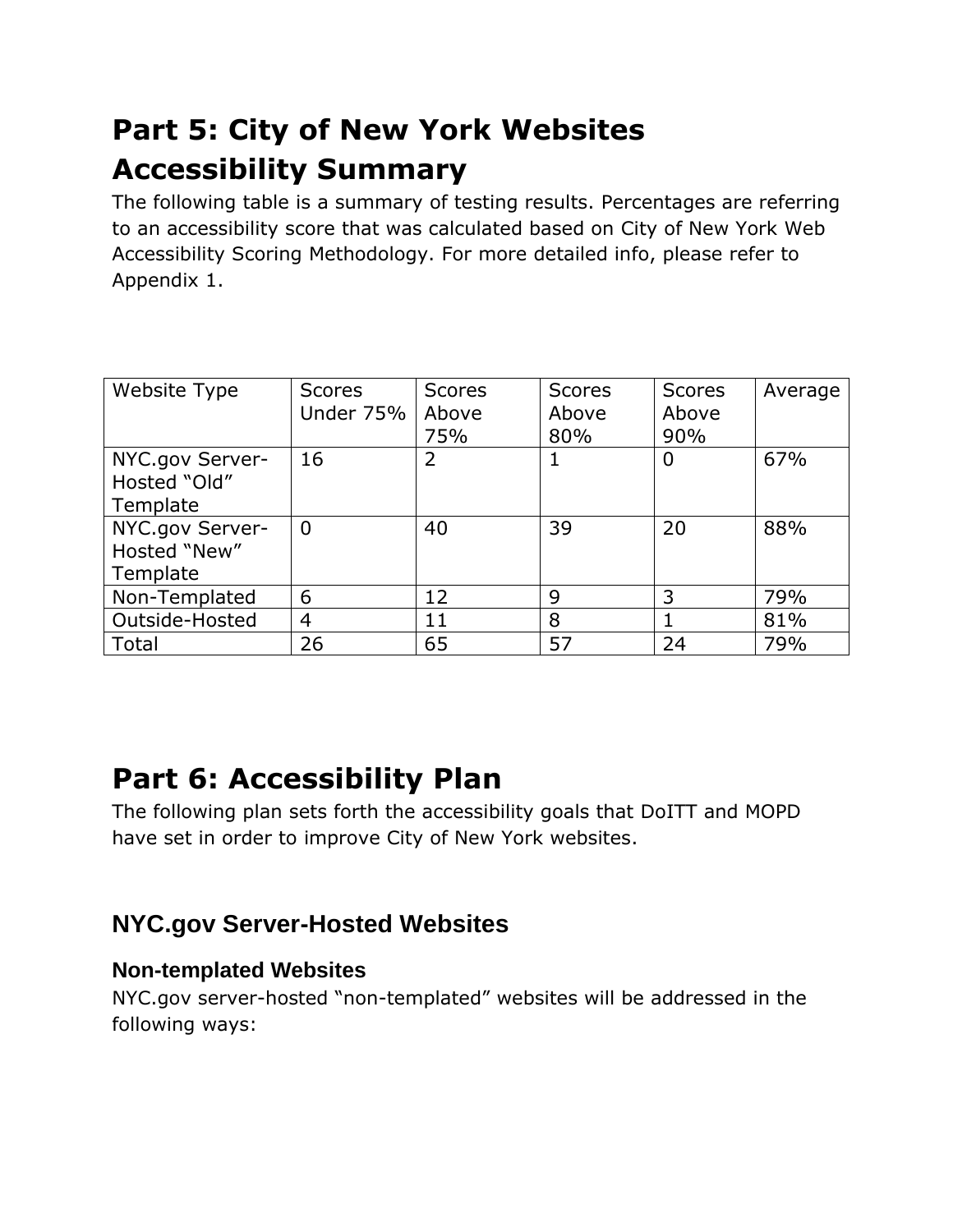- The Digital Accessibility Coordinator will be reaching out to specific City agencies with regards to accessibility remediations for the 9 "nontemplated" websites.
- DoITT and other City agencies will inform the Digital Accessibility Coordinator about new "non-templated" websites for accessibility testing and remediations.

### **Templated NYC.gov Server-Hosted Websites**

NYC.gov server-hosted "templated" websites are composed of two main parts. The first part is the template with which each site is built. There are two types: the "old" and the "new" templates. The second part is the website's content. The content is managed by IT professionals and communications personnel in each specific agency, and/or DoITT using a vendor-provided software product called TeamSite (version 7.3.2.0.0).

For NYC.gov server-hosted websites that are templated, the City will employ five primary strategies:

- Make forms more accessible;
- Work with agencies to improve the accessibility of their website content and correct color contrast;
- Make accessibility enhancements to the "new" template;
- Transition all remaining "old" template websites to the "new" template; and
- Implement an accessibility accreditation process for all new websites.

### **Form Changes**

As of June 2017, DoITT deployed updated cascading style sheets (CSS) and HTML, which will improve color contrast and screen reader compatibility for forms on "new" template sites. There are three categories of forms on "new" template sites —agency head/commissioner forms, "other" existing forms, and "new" forms.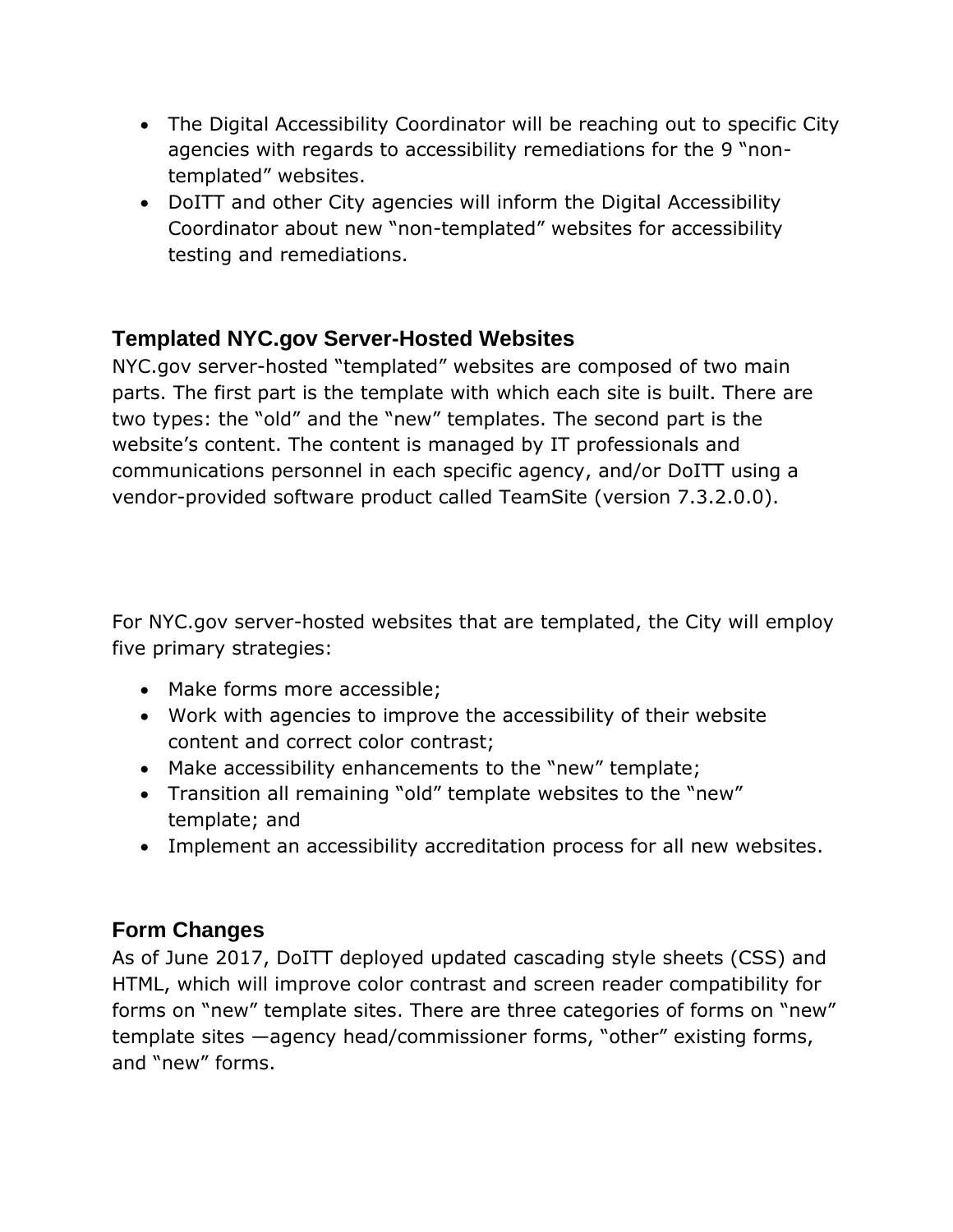- Agency Head/Commissioner Forms: DoITT has begun converting oldstyle agency head forms to the new-style agency head forms, and expects to complete the conversion by the end of August 2017.
- "Other" Existing Forms: After converting the agency head forms, DoITT will convert other existing forms to the new style. There are 608 existing forms on NYC.gov ("new-template" websites) to be converted.
- "New" Forms: Moving forward, all "new" forms will be created using the updated CSS and HTML.

### **Content and Style Changes**

MOPD and DoITT have been working on a step-by-step guide for content creators. It will include instructions on how to add alt-text for images, improve color contrast, format headings properly, as well as caption and audio describe videos.

The guide will show content creators how to improve the accessibility of existing content in addition to new content that takes into consideration City of New York Accessibility Standards laid out in this report. As of June 2017, MOPD and DoITT have reached out to City agencies whose websites are on the "new" template to implement the changes, and are working with agencies to fix color contrast issues identified during testing. For a list of content changes, please refer to Appendix 3.

### **New Template Changes**

MOPD and DoITT have been examining the "new" template and its various forms and creating a list of accessibility best practices.

Changes include enhancements to page titles, headings, forms, and rotating slides that appear on homepages. The changes to websites using the "new" template will further the effort to reach a higher level of accessibility. The list of changes are expected to be implemented by the end of 2017. For more details about the list, please refer to Appendix 4.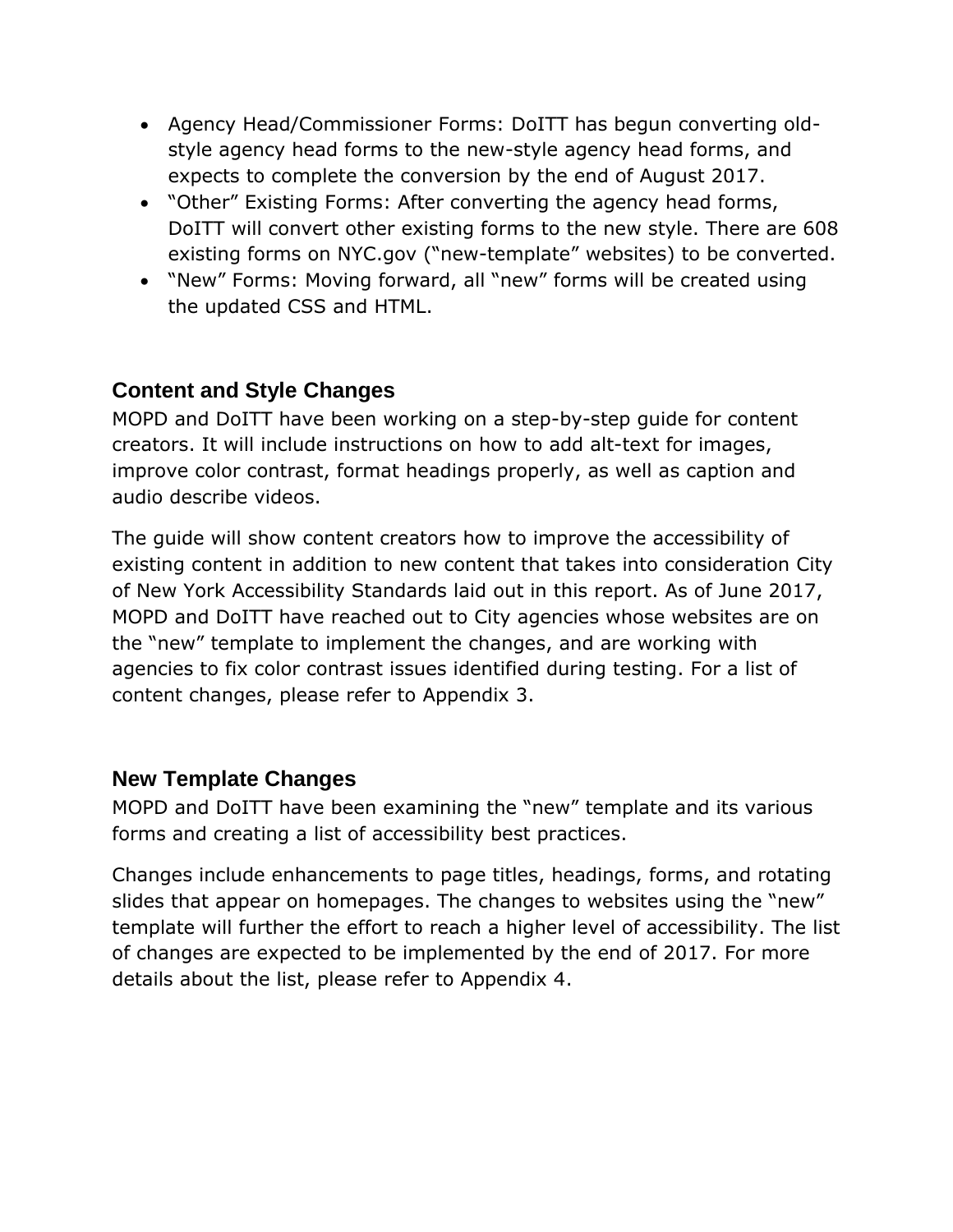### **Transitioning from "Old" to "New" Template**

The "old" template is being phased out. Therefore, MOPD and DoITT have decided to focus their efforts on making enhancements to the "new" template. Testing of the "new" template shows that it has a higher level of accessibility. The process of transitioning websites using the "old" template to the "new" template is expected to be completed by the submission of the next report, which is due July  $1/2019$ .

### **Accessibility Accreditation Process**

Before a new website goes live on NYC.gov, it goes through a site review process at DoITT. As of May 10, 2017, the Digital Accessibility Coordinator is part of that process, ensuring that all new websites that the City creates using TeamSite will be tested and enhanced for accessibility before launch or shortly thereafter.

### **Internal Websites**

Internal websites and training modules will also be examined to insure enhanced accessibility across all City platforms. Focus on internal websites is expected to start in 2018.

### **Plan for Outside-Hosted Websites**

The accessibility of procured websites such as **Access NYC [Front Door,](https://access.nyc.gov/) [NYC](https://nycwell.cityofnewyork.us/en/)** [Well,](https://nycwell.cityofnewyork.us/en/) Department of Cultural Affairs (DCLA) [cultural plan survey](http://createnyc.org/en/speak-up/) and [Growing](https://growingupnyc.cityofnewyork.us/)  [Up NYC](https://growingupnyc.cityofnewyork.us/) has been tested and improved. As MOPD/DoITT are informed of new procurements, the Digital Accessibility Coordinator will test and share feedback with each vendor. To the extent practicable, each vender will comply with the Digital Accessibility Coordinator's recommendations.

Remediations to existing outside-hosted websites are expected to be completed by the next report, which is due July  $1<sup>st</sup>$ , 2019.

At this point it is still unclear whether all vendors will comply with these requirements.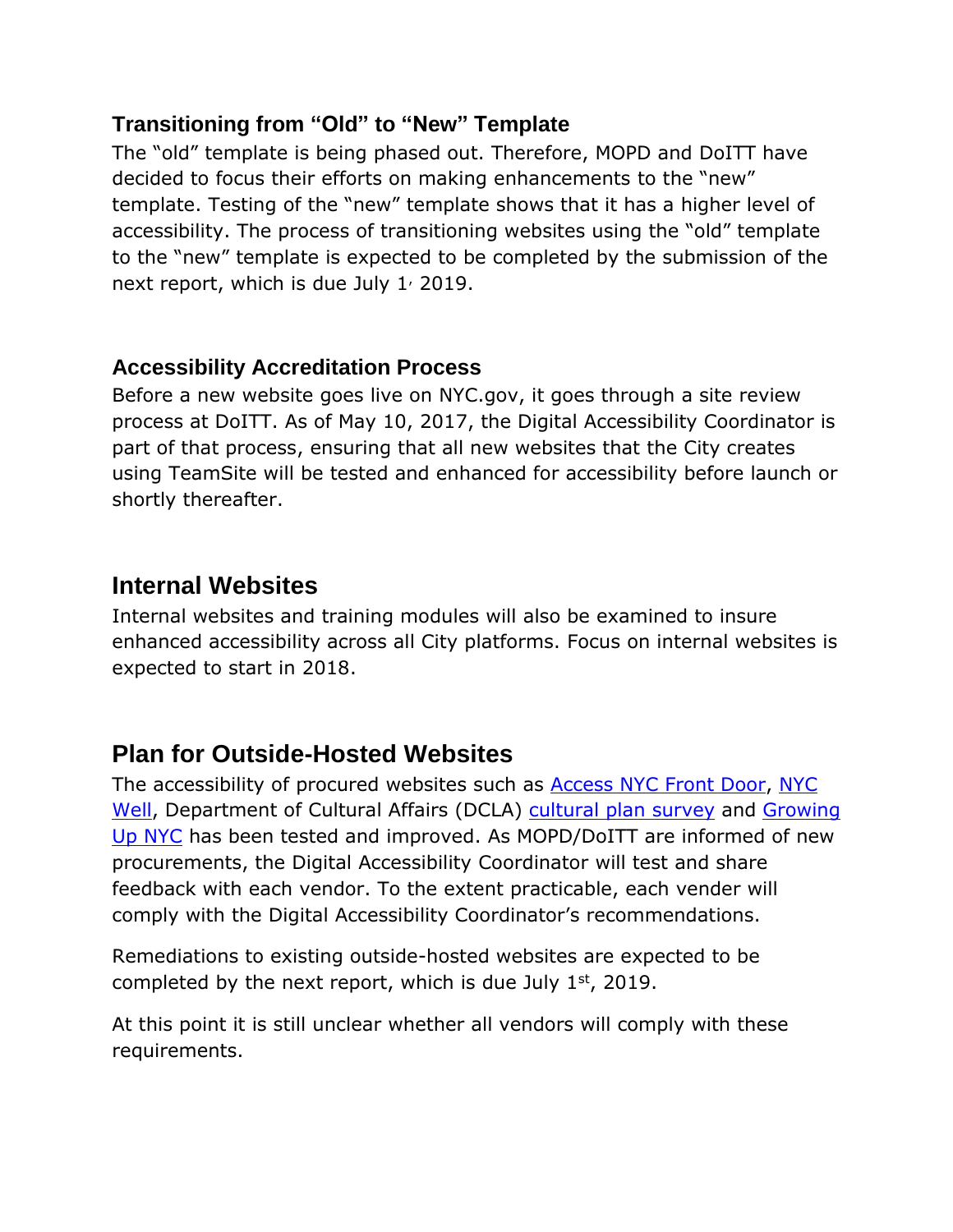### **Procurements**

Along with those efforts, the following [Request for Proposal](https://en.wikipedia.org/wiki/Request_for_proposal) (RFP) language was created and shared with agencies to be included in procurements of digital products.

"In March, 2016 the City Council enacted **[Local Law 26](http://www.nyc.gov/html/mopd/downloads/pdf/local_law_26.pdf)**, which set a requirement for accessibility of City websites by adopting one of the two following standards:

- [the Web Content Accessibility Guidelines \(WCAG\) 2.0 Level AA](https://www.w3.org/WAI/WCAG20/quickref/?currentsidebar=%23col_customize&levels=aaa)
- [Section 508](https://www.section508.gov/content/learn/laws-and-policies) federal standards

For "Product name" we will be using [the Web Content Accessibility](https://www.w3.org/WAI/WCAG20/quickref/?currentsidebar=%23col_customize&levels=aaa)  [Guidelines \(WCAG\) 2.0 Level AA.](https://www.w3.org/WAI/WCAG20/quickref/?currentsidebar=%23col_customize&levels=aaa) This product must be compliant with WCAG 2.0 Level AA no later than the time of launch. The technology strategy and implementation by the software vendor must meet the standard. Of particular interest for technical implementation are screen reader compatibility, text resizing, color contrast, keyboard accessibility, captioning and audio description for video content wherever applicable. The "Agency procuring" will coordinate accessibility testing with the Mayor's Office for People with Disabilities (MOPD) during the design process and after launch. The vendor is responsible for working with "procurement agency" or MOPD during the design process and remediating any accessibility issues. Once the product is launched, the vendor is responsible for remediating any accessibility issues reported by MOPD within 90 days."

### **Future Initiatives**

In the next two years, The City will undertake the following:

- Apply accessibility standards to Internal websites and training modules
- Produce a policy regarding Audio description and captioning for all video content released to the public
- Produce a plain language accessibility policy for City of New York agency websites
- Produce an accessibility policy for electronic documents posted on City of New York agency websites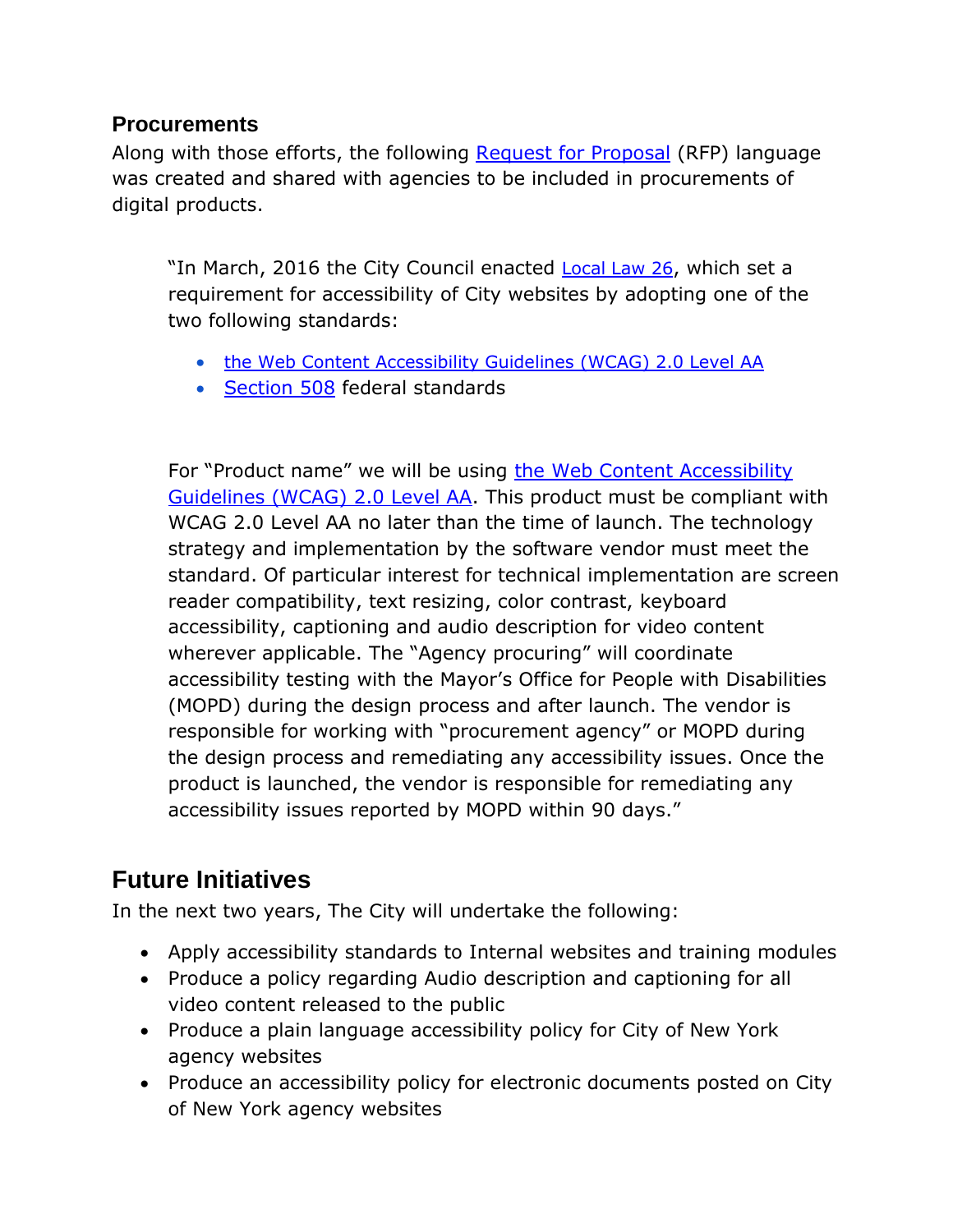- Produce an accessibility policy for Web apps and widgets on City agency websites
- Produce an accessibility policy for Mobile apps associated with City services

## **Part 7: Guides, Trainings, and Outreach**

Some efforts have been taken to increase awareness within City agencies about Local Law 26, the WCAG 2.0 guidelines, and the Web Accessibility Plan. These efforts include the following:

- Building relationships with DoITT employees that manage templates, code and oversee the NYC.gov server-hosted website creation process;
- Creating accessibility best practices guides that will be shared with City agencies as well as the public; and
- Training DOITT employees, content creators, TeamSite users, as well as vendors on how to make websites accessible.

## **Relationships**

The Digital Accessibility Coordinator has developed relationships with DOITT employees who set standards, manage templates, and create and approve new websites. It is through this effort that MOPD and DoITT have created the list of changes to make for the "new" template, issued the directive for transition, and develop the accreditation process.

## **Guides**

The following guides are being created and will be shared with City agencies:

### **City of New York Web Accessibility Guide**

An in-depth guide on web accessibility and best practices. It contains explanations, examples, and links for further support. This guide will be shared with DoITT employees and posted on the MOPD website as a downloadable document. The goal of creating this guide is to increase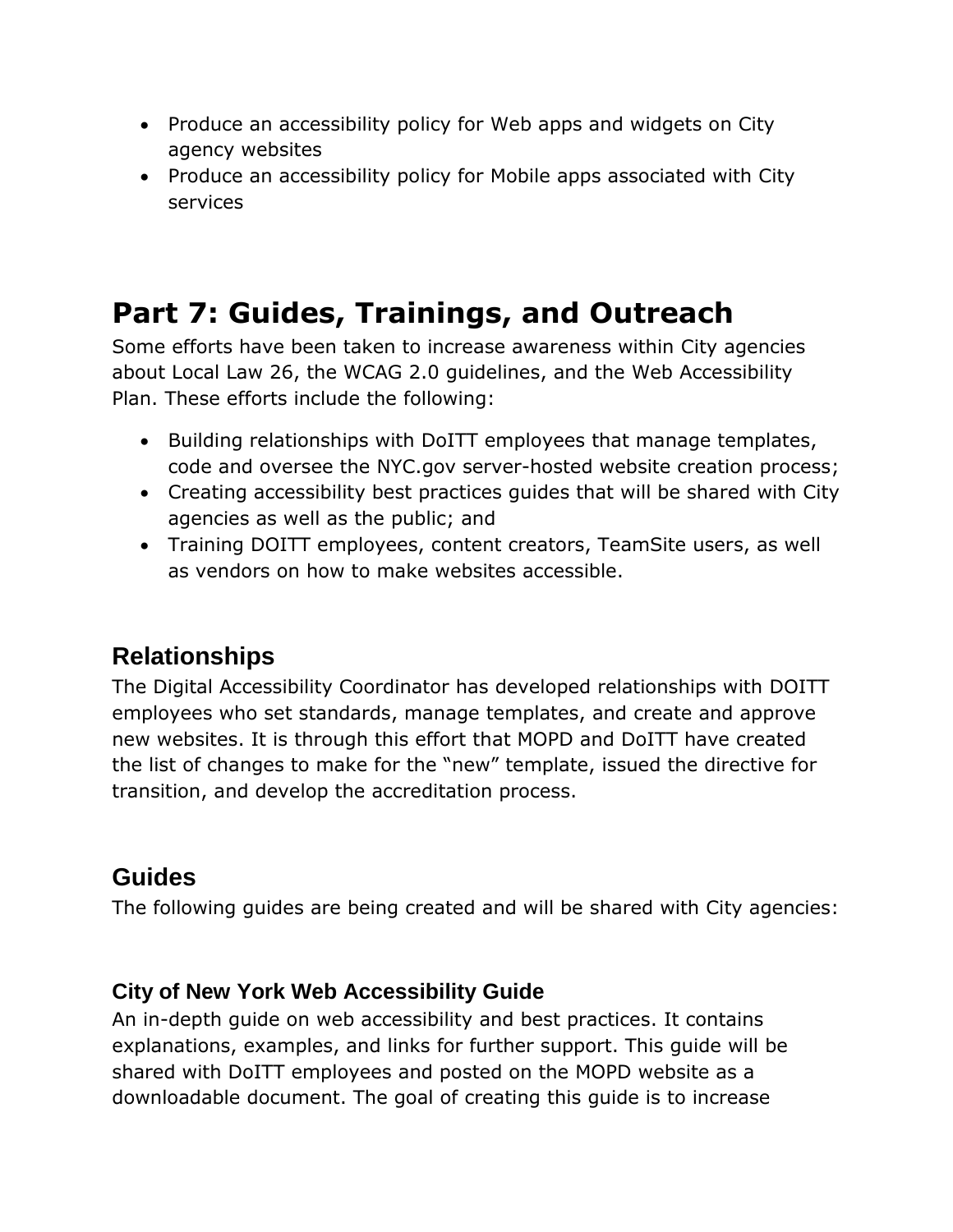awareness of accessibility standards and requirements. It will also build empathy among developers who might not be aware of who benefits from accessibility and how.

This guide will also be included in NYC's Digital Resource Hub. This resource hub will act as a reference for City of New York agency web developers as well as other entities seeking guidance on web development.

The guide is expected to be completed by the end of August 2017 and distributed starting September 2017.

### **NYC Accessible Social Media Guide**

A guide for City employees who manage social media accounts for their agencies was created in 2016. It contains information on how to create accessible social media posts on Facebook, Twitter and Instagram. Topics covered include describing pictures and captioning videos. Instructions are given on the following:

- The proper language when referring to people with disabilities
- How to describe what is in an image
- How to enable the alt-text feature on Twitter
- The proper format to use for image descriptions on Facebook and Instagram

In July 2016, this guide was shared with City agency staff who manage social media accounts, and is publically available on the **MOPD** website. In conjunction with this release, a training was conducted for social media managers.

## **City of New York Mobile Apps Accessibility Guide**

The City is creating a guide on accessibility best practices for developing Android and iOS apps based on Google and Apple accessibility guidelines for developers. It is expected to be completed by the end of 2017 and distributed to DoITT app developers and relevant vendors in 2018.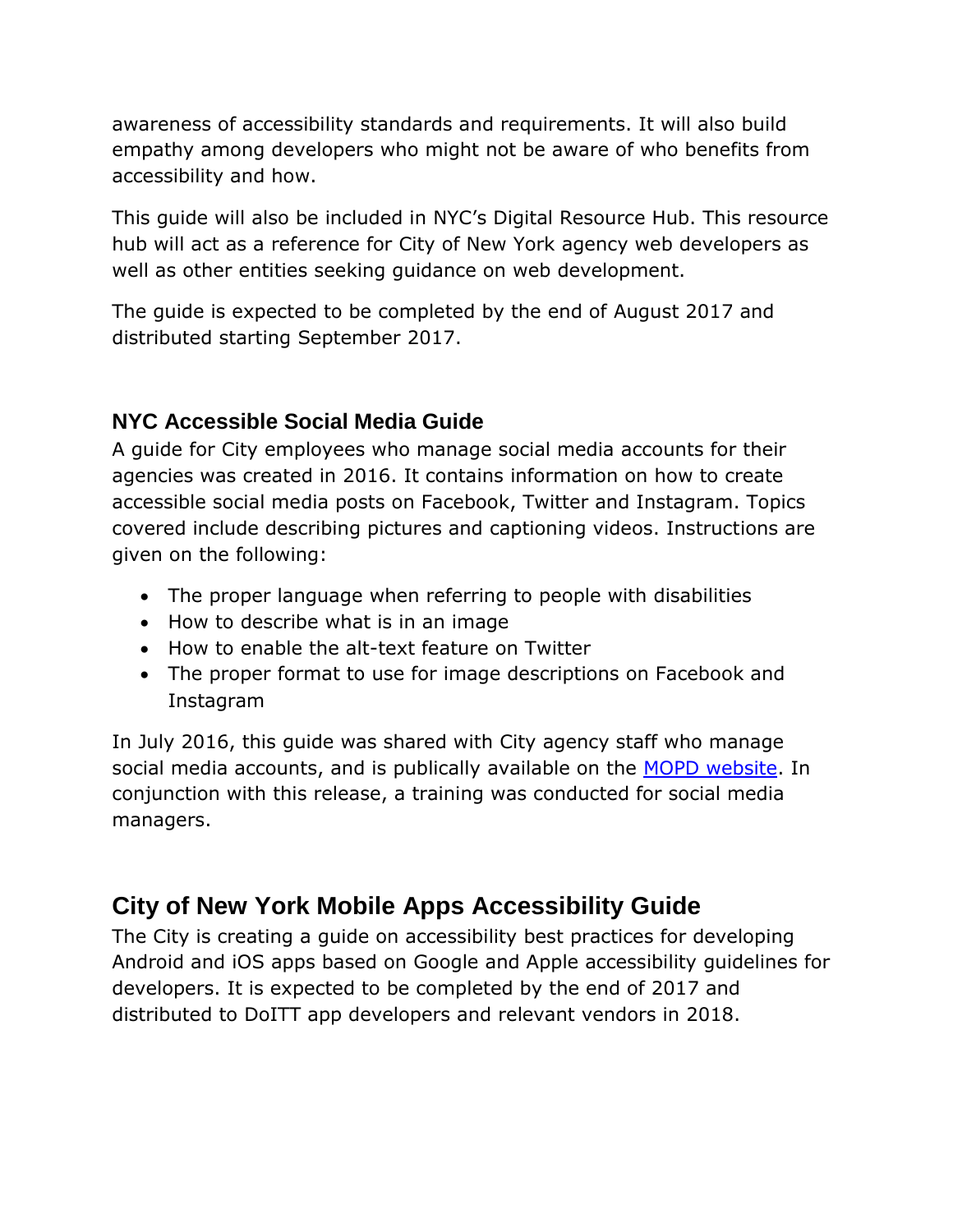## **Digital Resource Hub**

The Mayor's Office of Technology and Innovation is developing a website that will provide city employees digital resources such as how to create websites, apps, and electronic documents. This hub will include a section dedicated to digital accessibility. It will have information from the Web Accessibility Guide mentioned above. It will include topics such as:

- Alt-text
- Heading structures
- Accessible forms
- Color contrast
- Keyboard access
- Accessible video controls
- Captions for videos
- Audio description for videos
- Plain language

## **Trainings**

Digital Accessibility trainings have been conducted with City agencies and vendors to further increase awareness. These trainings are usually one to two hours long and are meant to introduce the topic of digital accessibility, build empathy, and demonstrate accessible and inaccessible digital content. Topics include the following:

- The disability community/Disability Studies
- Laws about disability
- Proper language when referring to people with disabilities
- Oppressive language that should not be used
- An exercise where attendees experience inaccessibility
- Intro to WCAG 2.0
- Accessibility best practices
- Demonstration of Assistive Technology
- Demonstration of accessible websites and documents
- Demonstration of audio description

Trainings have been conducted for the following organizations: